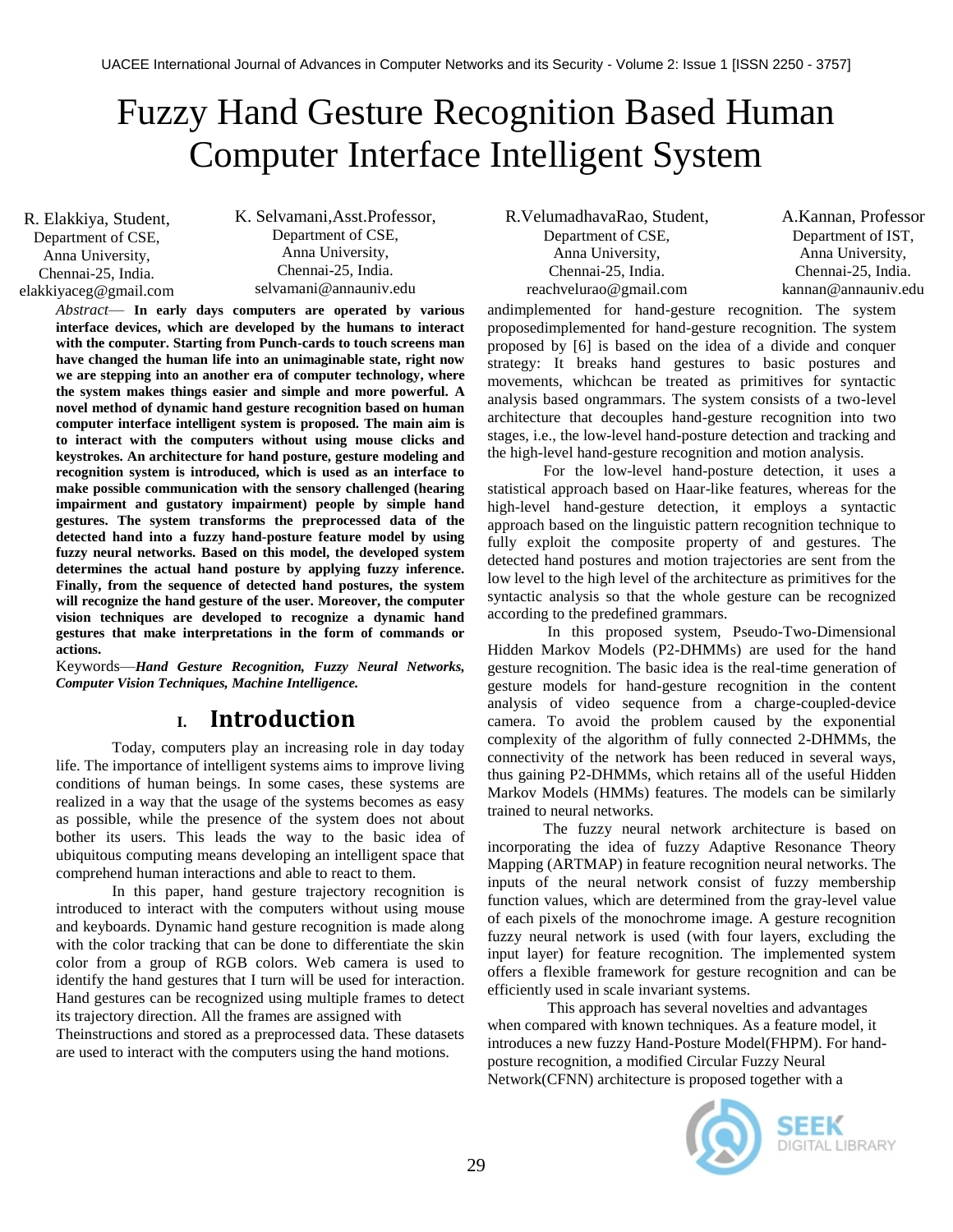reduced time training procedure. As a result, compared with other solutions, the robustness and reliability of the hand-gesture identification isimproved, and the complexity and training time of the used neural nets are significantly decreased.

This paper is organized as follows: Section II, review the related work. Section III, describes the System architecture and methodologies involved. In Section IV, implementation is shown In Section V, Conclusion and future work is discussed.

### **II. RELATED WORK**

Color information [1] presents a method for finger detection based on the skin color. Color information [2] can be used to quickly segment interesting image regions for further processing. Color histogram based approach [3] to detect human face in color images. To improve efficiency and detection speed, principal component analysis (PCA) is used to reduce the dimensionality of the histograms and apply skin detection as a pre-processing step to reduce the search space. Support vector machine is used for both skin detection and face detection.

Hand posture and gesture modeling and recognition system [4] is introduced, which can be used as an interface to make possible communication with smart environment (intelligent space) by simple hand gestures. A robust hand tracking [5] method for gesture-based interaction of a wearable computer with a visual helmet is proposed. Motion history image [6] based hand moving direction detection method is introduced. Visual hand tracking is aimed to giving computers the ability to segment, track and understand poses and gestures. Computer vision hand and face tracking is developed in a novel approach for hand pose recognition by using key geometrical features of hand is introduced.

An online [7], video-based framework for view-invariant, full-body gesture spotting is discussed. After extracting viewinvariant pose features using multi-linear analysis from visual hull data, hidden Markov models (HMMs) are trained for gesture recognition by using these pose features as observations.A method to control the movement of a mouse pointer [8] using simple hand gestures and a webcam is proposed.A novel simple and practical approach to recognize dynamic hand gestures based on motion trajectories and key frames is presented.

An extensive survey of various techniques for static hand detection and recognition is presented. A wearable gestural interface, which attempts to bring information out into the tangible world, is experimented. Human Computer Interaction [9] in the field of input and output techniques has been developed. This paper introduces techniques and devices using the humans hand gestures for the use with multi-touch tablets and video recognition and techniques for voice interaction. Thereby the gesture and speech recognition take an important role as these are the main communication methods between humans and how they could disrupt the keyboard or mouse rates.

# III. **THE PROPOSED SYSTEM ARCHITECTURE**

The system consists of the following modules. A). Color Detection and Filtration B). Hand Gesture Recognition C). Computer Vision Techniques. D). Gesture Detector E). Digital world Interaction. Figure 1 shows the architecture diagram of the system. The system receives the coordinate model of the detected hand with colored markers as input, transforms it into an FHGM (Fuzzy Hand Gesture Model) using CFNNs (Circular Fuzzy Neural Networks), and then determines the motion of the hand using the FIM (Fuzzy Interface Machine).

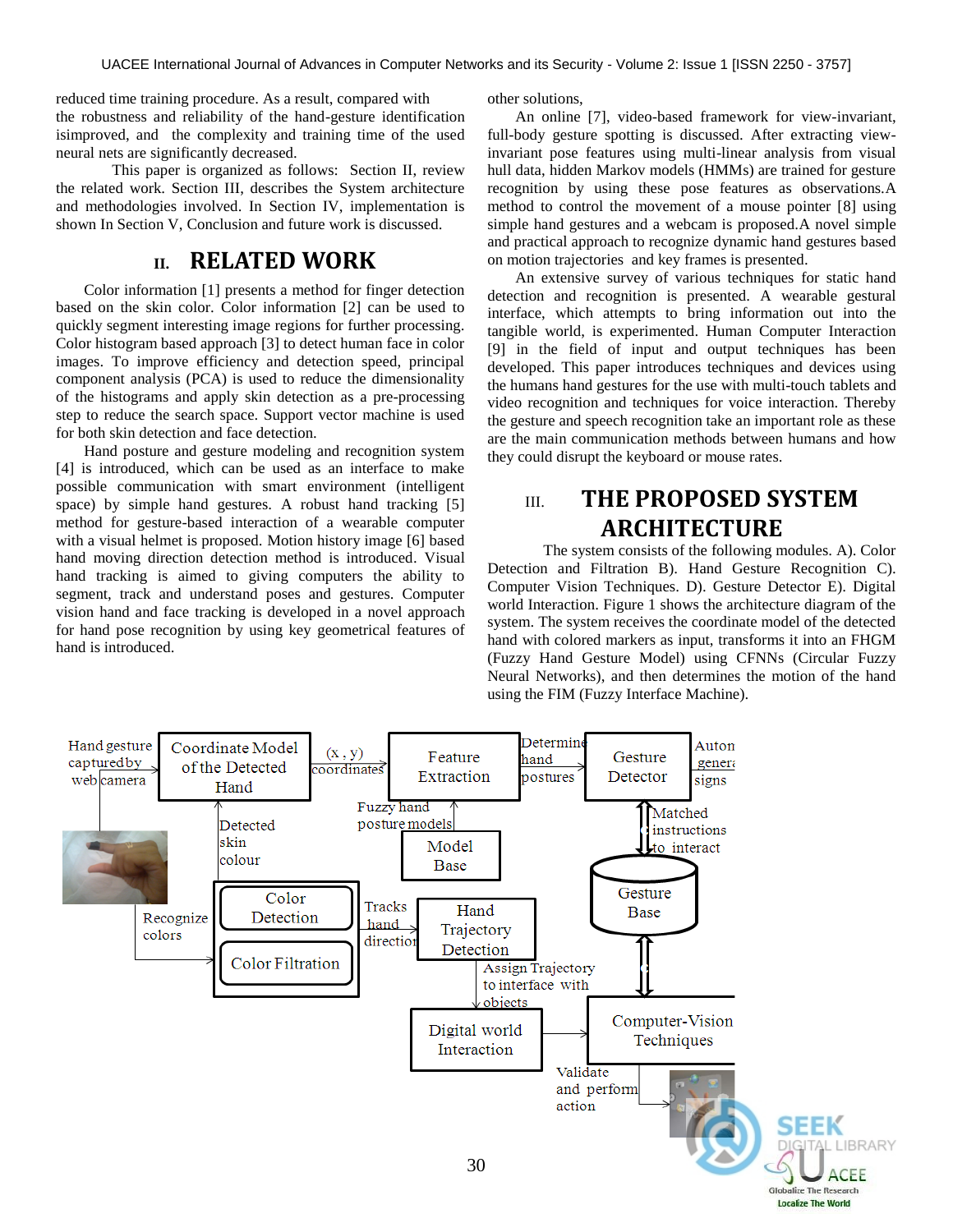The Gesture Detector module observes the output of the FIM and searches for matches with preprocessed data in the gesture base. The handgesture is identified in case of fuzzy matchingwith any stored hand gesture or is refused if thehandgesture is unknown for the gesture base.

### *A. Color Detection and Filtration*

This module is used to identify an individual color which is wearied in the fingers. Color markers in the fingers will be detected to identify each color in a finger from a group of RGB colors. Back projection technique is adapted to separate the colors. Colors will be detected and then filtered to find the position of the fingers. The following algorithm demonstrates the color detection module.

### **Algorithm 1: Color Detection And Filtration Begin**

Step1: detect the video by capturing the frames.

Step2: separate individual colors from group of RGB colors. Step3: Get the range of the colors and set the threshold.

For each pixel {

 1. compute the distance between that pixel and the reference color(D)

2. if D<Threshold then Currentpixel is accepted else current pixel is NOT Accepted

Step4: Convert the sequence to Gray scale except detected pixels.

Step5: Repeat the steps 2-5 untill the color is detected.

Step6: Filter the color and locate the range of the color in therange  $(x,y)$ .

Step 7: End

}



The color detection can be basically done by using Hue Histogram of back projection technique as shown in figure 2.This will adapts itself to the color of the marker in the video sequence. The limitation in color detection is that in the presence of veryhigh intensity lighting conditions,thebackgroundwill also reflected in the output filter.

### *B. Hand Tracking*

Hand tracking algorithm proposed here is simple, efficient and also easy to understand so that it can be applied to real timeapplications. This algorithm is based on the color detection and motion of hand. The frames are converted into grayscale images, then a frame matching algorithm is used to analyze the movement of the hand direction. The following equations represent the motion of the hand and thresholding algorithm todetect the white pixels by the Eq. (1) in the image due to noise in the images respectively**.**

$$
F_{\text{dif}}(x,y)=F_{\text{cur}}(x,y)\text{-}F_{\text{prev}}(x,y)
$$
  
\n
$$
F(x,y)=\begin{cases}0; & \text{if } 0 < \text{Fdif}(x,y) < 30\\255; & \text{if } \text{Fdif}(x,y) \geq 30\\0; & (1) \end{cases}
$$



Fig.3 Flowchart to represent hand tracking direction

Since the video captured from regular web camera, random noises from frames causes a large variations in certain pixel values. These noises can be removed by using erosion operation in the frames. This will reduce the area of interest; it may be compensated by using the dilation operator. This is illustrated in figure 3. The combination of color detection and hand tracking will retrieve the motion of the hand and the approximate region of the hand. The area detected may be more than expected so the region must be selected within the frames.

### *C. Computer Vision Techniques*

Computer vision is the technology in which machines are able to interpret/extract necessary information from an image. Computer vision technology includes various fields like image processing, image analysis and machine vision. It includes certain aspect of artificial intelligence techniques like pattern recognition. The machines which implement computer vision techniques will detect the hand gesture which is shown in front of the computers. It will categorize the skin pixels among the other non skin pixels. The computer Vision is applicable in varies field of interest.

The computer vision technique basically includes four processes.

1. Recognition: One of the main task of computer vision<br>DIGITAL LIBRARY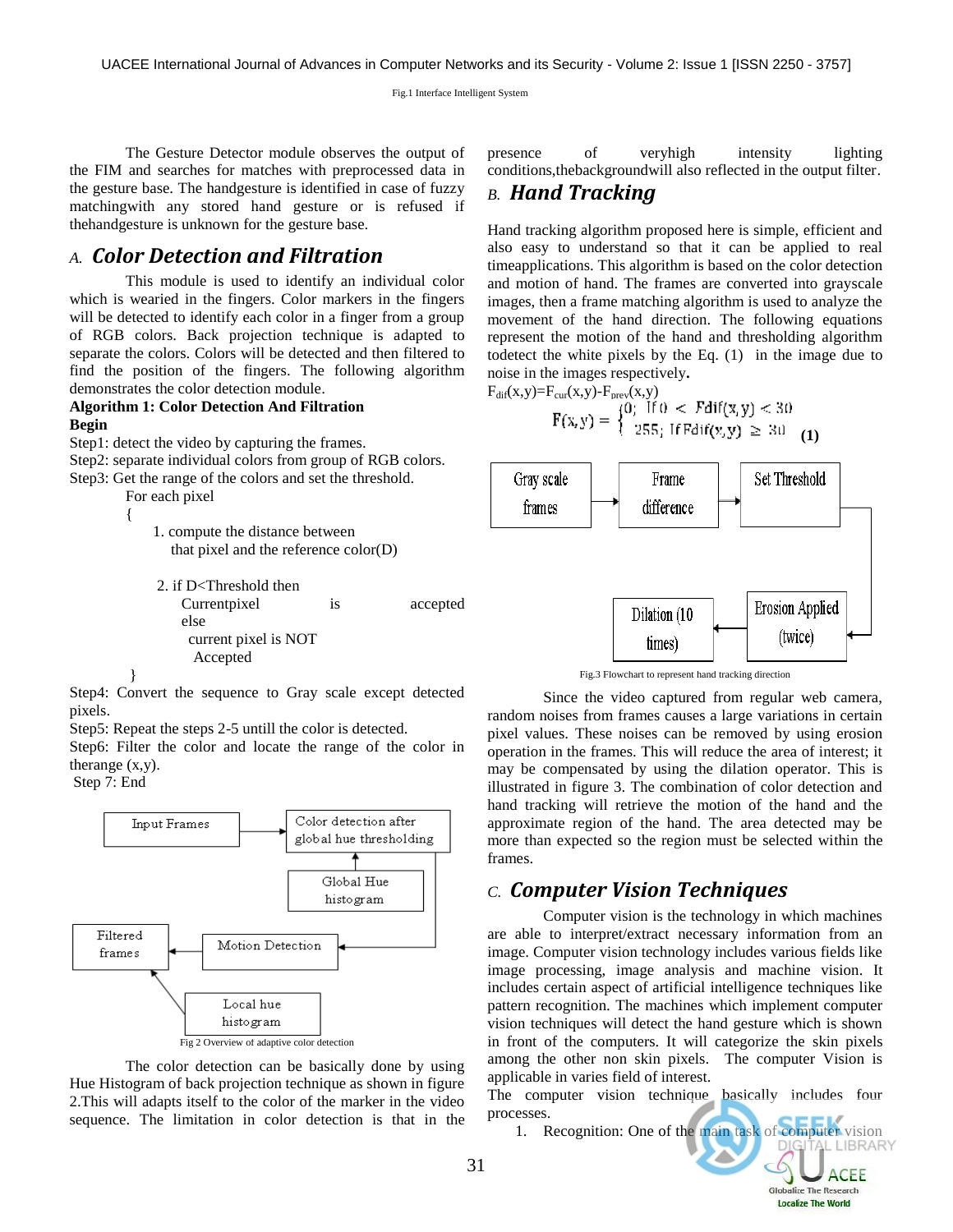technique is to determine whether the particular object contain the useful data or not.

- 2. Motion Analysis: Motion analysis includes several tasks related to estimation of motion where an image sequence is processed continuously to detect the motion at each point of the image or in the 3D scene.
- 3. Scene Reconstruction: Computer vision technique employs several methods to recreate a 3D image from the available images of a scene.
- 4. Image Restoration: The main of aim of this step is to remove noise from an given image. The simplest method involves using morphing techniques. In order to get better quality recognition of hand gestures the erosion and dilation of morphing can be applied to remove the noise in the detected hand region.

These are the main steps involved in computer vision techniques to recognize the hand gestures to interact with the computers. The recognized gestures will be detected with the help of *Gesture Detector.*

### *D. Gesture Detector*

Gesture recognition is a technology which is aimed at interpreting human gestures with the help of mathematical algorithms. Gesture recognition technique basically focuses on the motion recognition of the hand gesture. Gesture recognition technique enables humans to interact with computers in a more direct way without using any external interfacing devices. It can provide a much better alternative to text user interfaces and graphical user interface which requires the need of a keyboard or mouse to interact with the computer. An interface which solely depends on the gestures requires precise hand pose tracking. In the early versions of gesture recognition process special type of

hand gloves which provide information about hand position orientation and flux of the fingers. In the Sixth Sense devices colored markers are used for this purpose. Once hand pose has been captured the gestures can be recognized using different techniques. Neural network approaches or statistical templates are the commonly used techniques used for the recognition purposes. Time dependent neural network will also be used for real time recognition of the gestures.

The ID of each recognized hand gesture is put in a queue, which is monitored by the Gesture Detector module. It searches for hand-gesture patterns predefined in the Gesture-Base, and in case of matching, it will perform the action (in our realization: Interaction) of the detected hand gesture as the output of the system, i.e., it identifies the gesture. The high number of possible FHPMs offers an easy way to choose the meaningful hand gestures. In this case, a detected unknown hand gesture caused by false detection(s) can be corrected to the nearest known hand gesture. This can be done by the following way: From the detected hand gesture, a *similar* hand gesture can be created by changing one fuzzy feature value to its neighboring value and then run the FIM with the new hand gesture as input. This is repeated for all the possible *similar* hand gestures, the result of the inference will be the hand

gestures that correspond the most to any of the *similar* hand gestures.

# *E. Digital World Interaction*

The Hand Gesture Recognition finds a lot of application in the modern world. This interface bridge the gap by bringing the digital world into the real world and in that process, it allows the users to interact with the information without the help of any machine interfaces. Prototypes of the hand gesture interfaces have demonstrated viability, usefulness and flexibility of this new technology. According to the development, the extend use of this new device is only limited by the imagination of human beings. The practical applications implemented by recognizing the hand gestures are given below.

#### *a. Sensory Impaired Communication*

An application of the hand gesture recognition from the sequence of detected postures is to interact with the sensory impaired people. When the people show their gestures in front of the camera, the above mentioned techniques shown in figure 4will help to identify the postures and make a communication with the people. This hand gesture recognition follows the ASL(American Sign Language) standard to interact with them.

#### b. *Cursor Movement*

Human Computer Interaction with the help of hand gesture recognition is introduced to interact with the computers in order to avoid the mouse usage. It helps to provide afamiliarity of the mouse without actually requiring a physical mouse.



Fig.4 Overview of system workflow

Even though the computer hardware technology has been developed to a greater extent, still there has been no proper substitute for a physical mouse.

This new invention aims to remove the requirement of having a physical mouse altogether but still it provides the feeling of a physical mouse that users are familiar with. It basically consists of ancolored markers which is wearied by the users in the fingers and a high quality camera. Both the markers and camera are embedded together with the computer in the training phase explained in section v. The user cups their hand, as if a physical mouse was present underneath, and the markers in the will be identified by the camera and its corresponding pixels will be detectedusing computer vision.



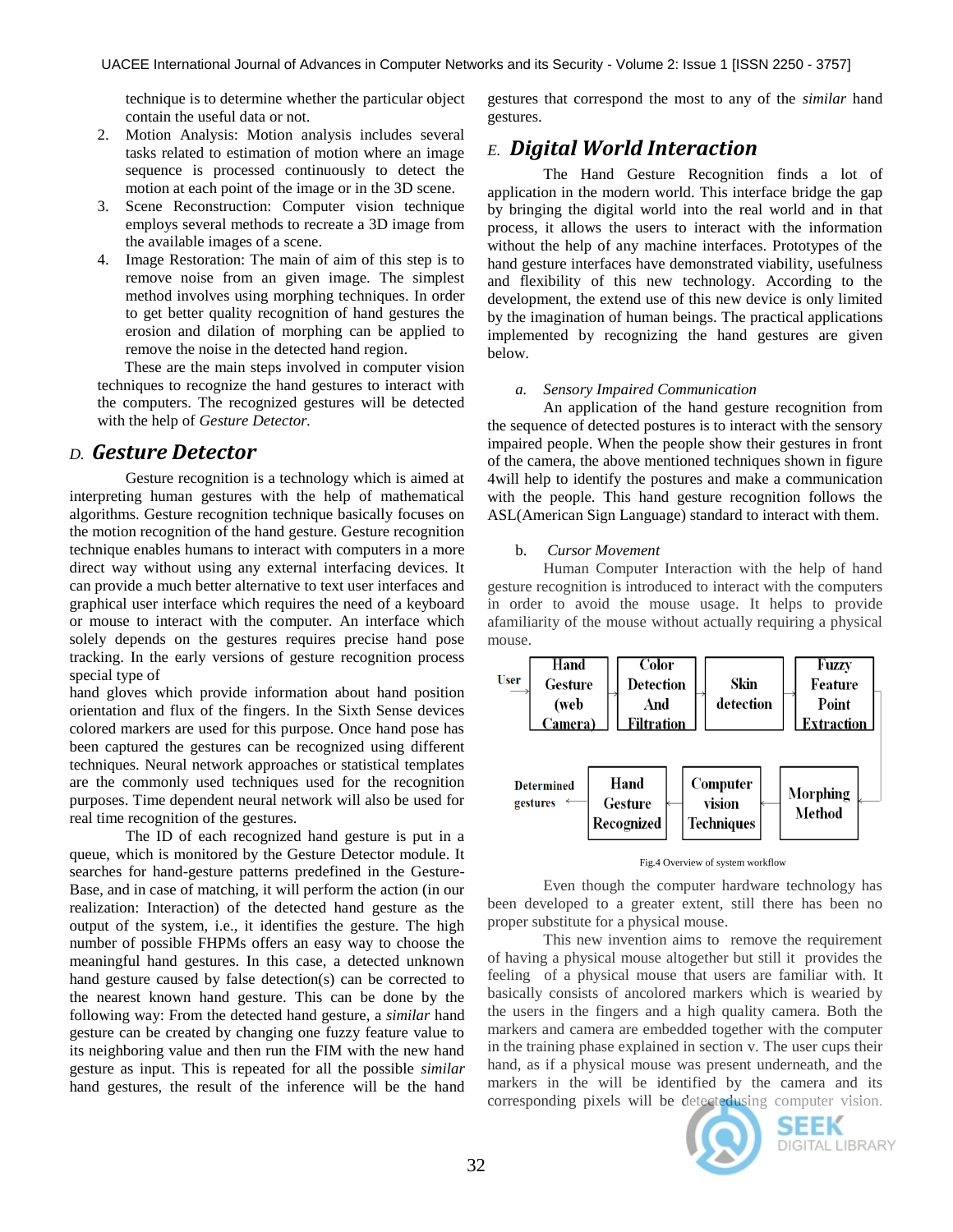Accordingly, the hand which is in contact with the camera will be moved. The change in the position and arrangements of thecounter blobs are interpreted as mouse cursor movement and mouse clicks.

# IV. **IMPLEMENTATION SET UP**

The experimental setup for analysing the efficient interaction of hand gestures is described as follows. The interface devices must be arranged in a pendant like device or the projector can be mountedon a head to project the information onto the surfacewalls. Web camera has to be placed to recognize the colored markers and trajectory direction. Depends upon the resolution of the camera, the accuracy of the motion detection will be increased and the camera can be placed within the distance according to the range of the pixels of camera. The algorithmsare running in a PC and can be implemented using *Microsoft Visual studio 2010*.

Throughout the process, the following parameters have to be considered. The input frames can be 8bit/channel with dynamic red, blue and green colored markers at resolution of 640 X 480 pixels. The images (i.e. back projection and gray scale representation for fuzzy matching) were single channeled with same parameters.After the back projection technique only the pixels having brightness (i.e. Value in the HSV space) has to beretained. Others which has the value less than the thresholdingparameter has to be discarded. The experimental setup can be viewed in two phases to implement the hand gesture recognition. I.e. A. Training Phase B. Exploitation Phase

#### *A. Training Phase*

The first step in the training phase is to detect the motion history in the video frames which plays an important role in finding the direction of movement. The motion gradient of the different frames over predefined intervals indicates the direction of motion. The trajectory of motion is drawn on the basis of motion history of images. Using this motion history of images, global motion vector can be calculated. Trajectory of motion is calculated from the angle of the global motion vector. The subsequent points of the trajectory are using the motion vector. The main purpose to detect the trajectory is to find the gestures and commands to interact with the computers. After detecting and training the trajectories, the gesture base has been collected with subsequent set of trained gestures for interaction. Thesetrained gestures can be exploited in the next phase.

#### *B. Exploitation Phase*

The trained sets of gestures are now used to form a trajectory. Hand gestures with the motion are assigned with the particularset of action. The gestures are simple to detectand thus the computation time will be reduced.Four basic trajectories detected in the hand gesture recognition are: Left, Right, top and Bottom. Fast motion of the hand in front of the screen will make the cursor to move around the screen. Slow motion or waiting up to 2 seconds in a trajectory makes the file to be opened.The trajectories formed can also be used in wide

range of applications. The trajectories can be worked well after finding theregion of interest..It can be calculated by satisfying the two conditions.

- There should be a motion on minimum 100 captured frames.
- There should be no motion after 40 frames.

First condition is to ensure there is enough motion occurs and there is no false alarm generated. Second condition is to ensure that the position of the userisstable and an identifiable region of interest can be extracted.

# V. **CONCLUSION AND FUTURE WORK**

Hand gesture Recognition Based Human Computer Interface Intelligent System have been proposed and implemented. This interface makes human users to control smart environments by hand gestures. The developed system is able to classify different simple hand postures and any hand gestures that consist of any combination of the predefined hand postures. The developed system recognizes the objects around us and displays the information relating to those objects in a real time environment. The system allows the user to interact the information through hand gestures. This method is quiet efficient when compared to the text and graphic based user interface. Moreover the system has the potential to form the transparent user interface for accessing the information around us.

In future, the set of Fuzzy Hand Posture Modeling will be extended. The hand-gesture identification method will be improved. In addition more applications will be developed in the digital world interaction and more number of postures will be identified to make a better communication with the sensory impaired people. The remaining part of this work will be developed with the greater accuracy and improving performance.

#### **REFERENCES**

[1] Georgiana Simion, VasileGui and Marius testeanu, "Finger Detection Based on Hand Contour and Color Information" Proc 6th IEEE International Symposium on Applied Computational Intelligence and Informatics, pp:19-21, May 2011 pp:19-21, May 2011

[2] Lixin Fan and Kah Kay Sung, "Face Detection and Pose Alignment Using Color, Shape and Texture Information", Proc IEEE conf. on neural networks, pp:339-343, Nov 2010

[3] Jianzhong Fang and GuopingQiu, "a color histogram based approach to human face detection", Proc IEEE symp. On electrical institutions, APRIL 2003.

[4] Annamária R. Várkonyi-Kóczy, and BalázsTusor, "Human-computer interaction for smart environment applications using fuzzy hand posture and gesture models", IEEE Trans. Instrumentation and Measurement, Vol. 60, No. 5, May 2011

[5] Ju.z, and Liu.H, "A unified fuzzy framework for human hand motion recognition", IEEE Trans. Pattern Analysis And Machine Intelligence, Vol. No.1, issue:99, May 2011

[6] Chen-Chiung Hsieh, Dung-HuaLiou, and David Lee, "A Real Time Hand Gesture Recognition System Using Motion History Image", Proc. IEEE Int'l conf. Signal Processing Systems (ICSPS), pp.394-398, 2010. [7] M.K. Bhuyan, Debanga Raj Neog and Mithun Kumar Kar, "Hand Pose Recognition Using Geometric Features", proc. IEEE Conf. on fuzzy systems, Vol.23, No.5, Mar 2011.

[8] Bo Peng, and Gang Qian, "Online gesture spotting from visual hull data", IEEE Trans. Pattern Analysis And Machine Intelligence, Vol. 33, No. 6,



SEEK DIGITAL LIBRARY